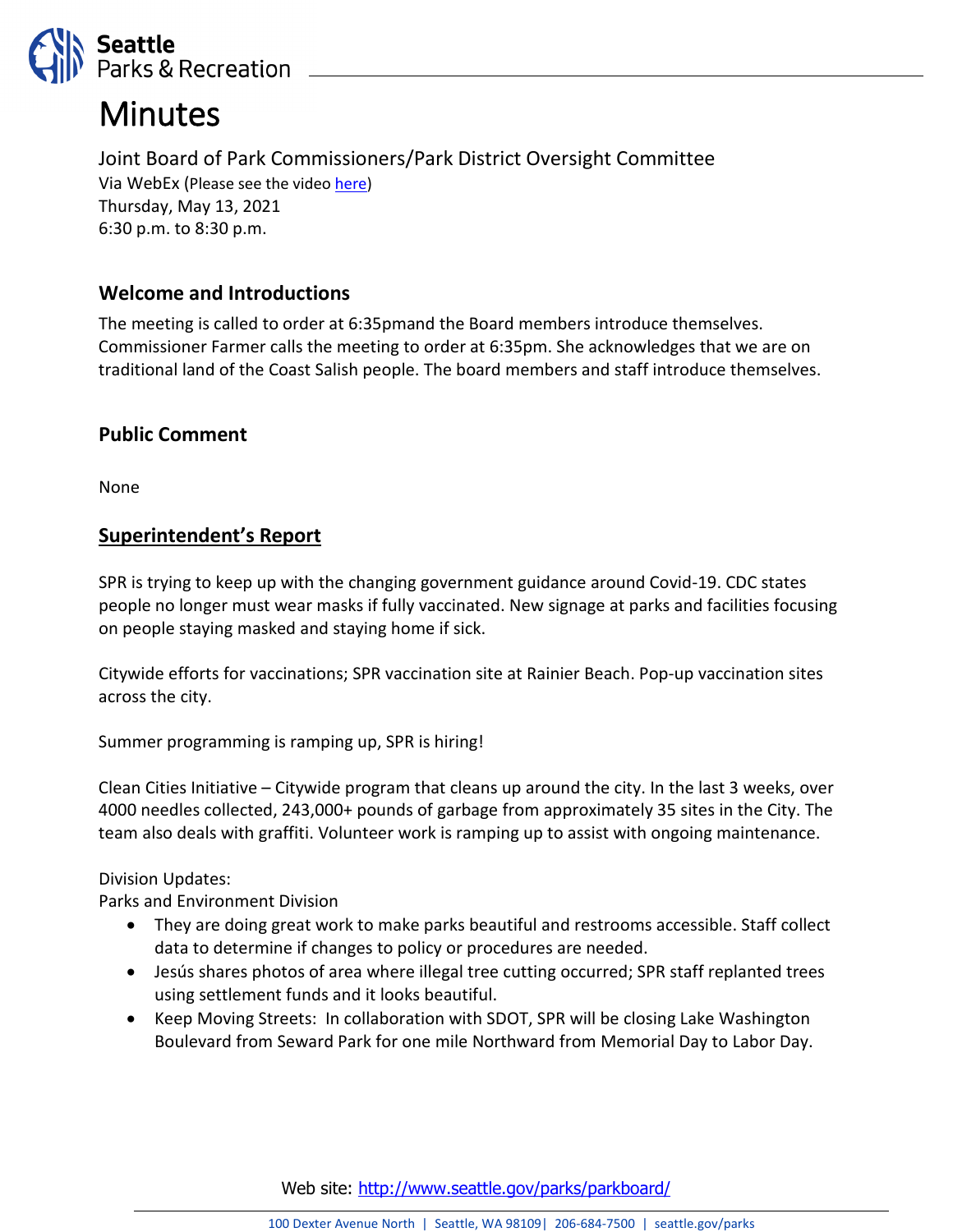Planning, Development and Maintenance Division

- Fountains at Freeway Park are back up and running.
- Garfield Superblock project involves the high school, community center and park; working to create the Legacy and Promise Promenade – to celebrate the rich culture of the area and the ethnic groups that are there.
- South Park Plaza capital project continues despite budget restraints; exciting for the community.
- AIDS Memorial Pathway at Cal Anderson Park; construction fencing installed.

#### Recreation

- Seasonal hiring is a big focus right now. DOH requires SPR has staff members at spray parks to enforce rules around crowding.
- Colman and Mounger Pools are opening June 19 for the summer.
- Childcare and summer camps are open.
- Seeking ideas to activate Cal Anderson Park email [2020CalAnderson@seattle.gov;](mailto:2020CalAnderson@seattle.gov) will waive permit fees and support community ideas!

#### Finance and Administration

- Picnic reservations are open.
- Rental permits make sure people follow current safety regulations.
- Woodland Park Zoo agreement is expiring and the management agreement is being negotiated.
- Improving processes accounting, contract management among others.

Policy, Performance and Property

- Golf Courses are in a resurgence; many new golfers
- Temporary Change in Hours at Chinook Beach Park to help with late night activities.
- Legislation through Council
	- o Removed restrictive covenants from Red Barn Ranch with goal to allow BIPOC group to use this land.
	- o Reciprocal Parking Agreement with Seattle Public Schools

Colman Park Restoration – GSP restoration work is ongoing using the vegetation management plan created by the Green Seattle Partnership.

Waterfront Park Task Force – Office of the Waterfront is spearheading this. Deputy Superintendent Christopher Williams is the SPR representative to ensure SPR interest and commitment to access and equity are considered.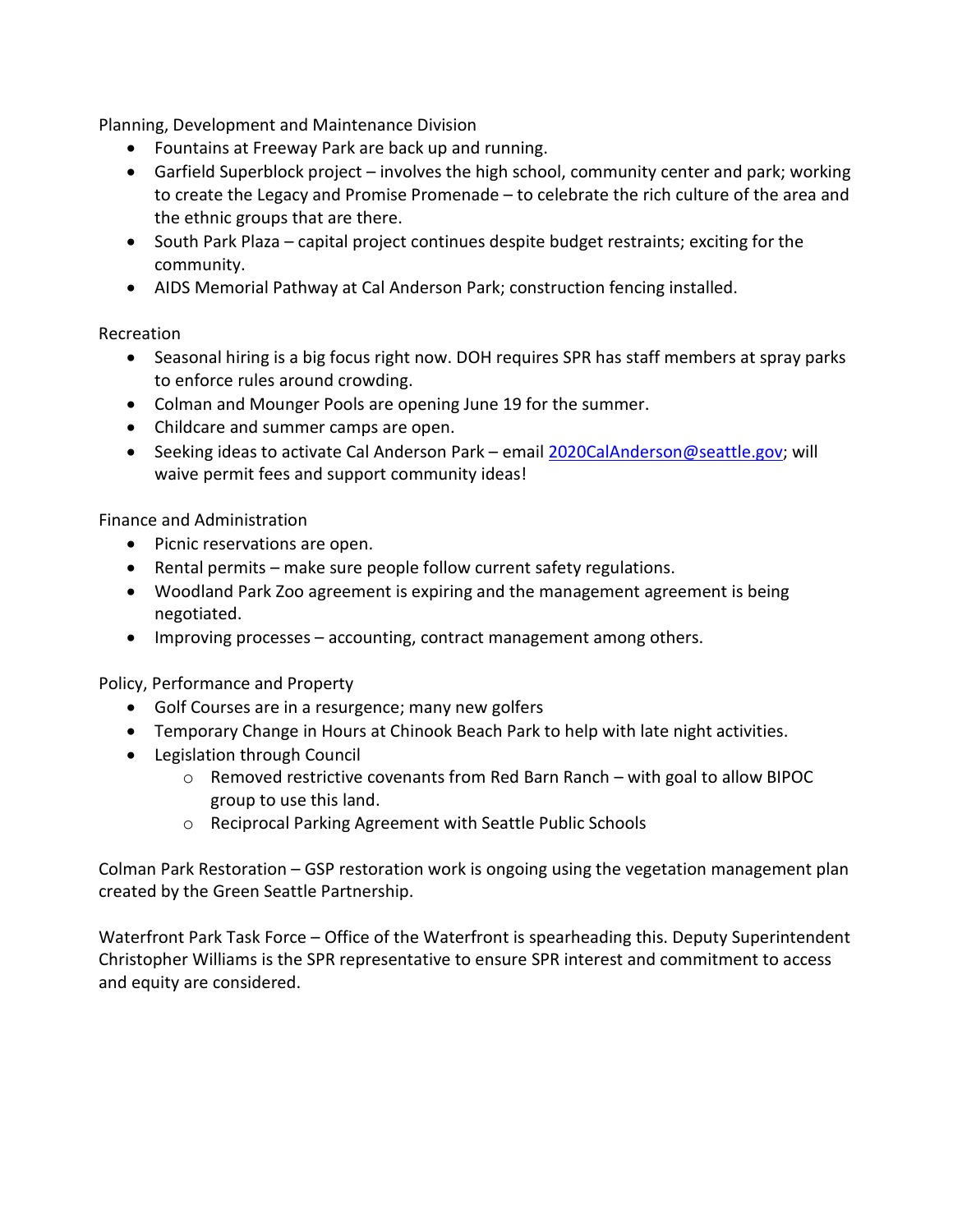Will wading pools/spray pools have any flexibility in terms of opening/closing? Jesús responds that given staff and budget, SPR is doing the best they can with their resources.

#### **Presentation: Seattle Parks Cleanliness Application**

For more information on this briefing, please see the vide[o here.](http://www.seattlechannel.org/parksBoard)

This phone application will allow SPR to collect data regarding usage, encampments, cleanliness. This information can be used to make decisions for resource allocation. The Ambassador program has received national interest and has produced a lot of great data.

Mike Linn, Manager of Asset Management Work Order System, shares that the former approach to collecting data by Park Ambassadors was through Microsoft Forms. The new phone application is an internal application for staff use only. Public facing application for maintenance needs is the Find It, Fix It app.

The app is still in testing. Staff can put in what park and the cleanliness. Benefit to using the app – location through GPS, upload photos, and know who is reporting.

Great use of technology; this will be a great tool to figure out what areas need maintenance. The Board wonder how the work will be prioritized.

The ambassadors/maintenance staff/ and recreation staff are out in parks daily and this allows them to report back on what they are seeing.

Commissioner McCaffrey says she did the Park Inspection Program with Craig Chatburn and thought it was interesting to see how staff look at parks for maintenance needs. How will this program intersect with the data produced with the application?

SPR has a lot of data sources, building on it and learning about what the data means and how to use it.

Michele adds, with the pandemic people are using parks differently, this app will show how usage is changing at different times of the day and how that can inform quick decisions versus long-term asset planning.

Commissioner Watts asks if there is a way of assessing sampling bias – folks interact with some parks more than others and to make sure maintenance is equally distributed. He suggests they compare with community data to see if SPR data is reflective of community data.

Is there a way to close the loop on the maintenance needs from the application? Jesús says he wants to ensure that there is some level of report on every park every day.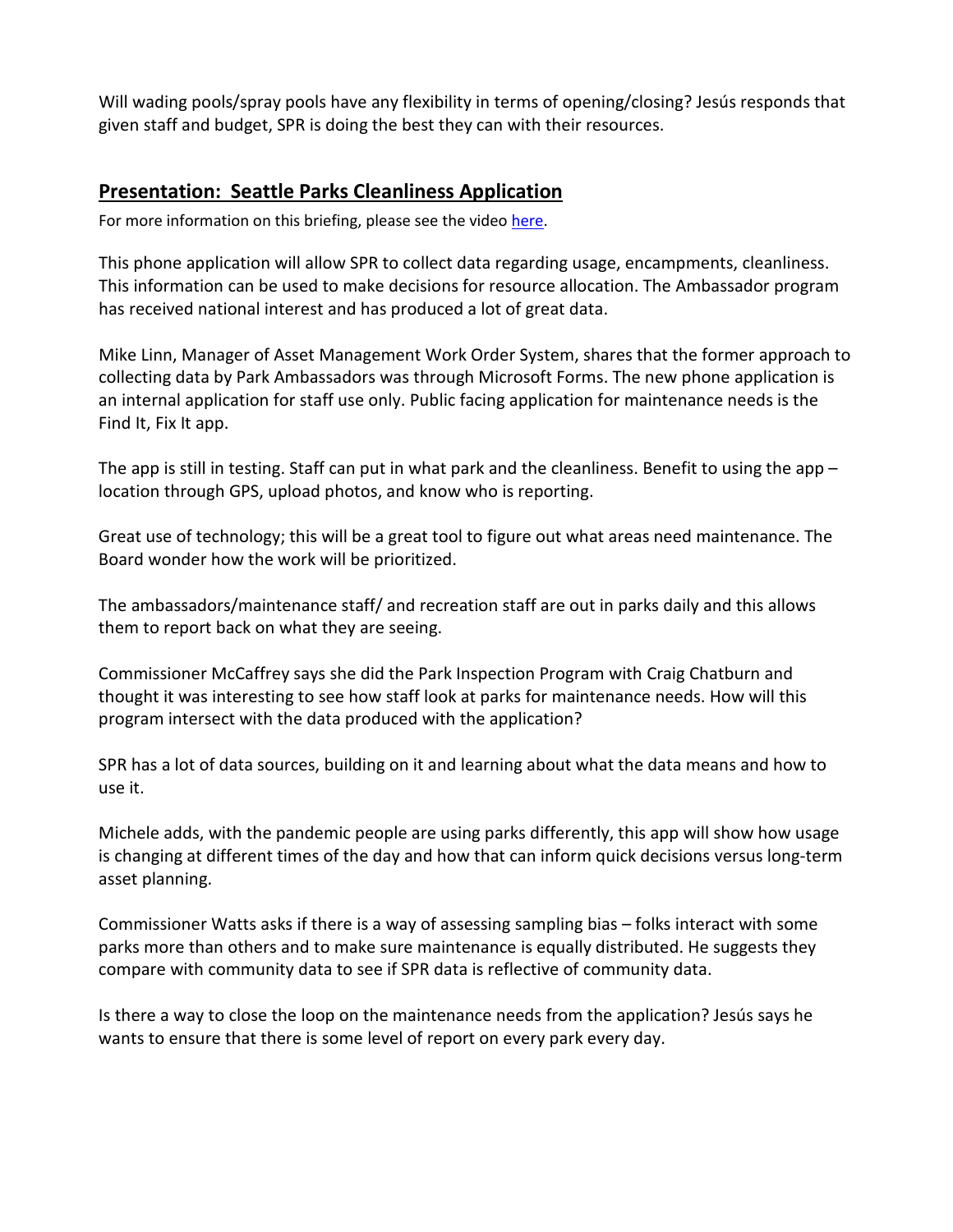# **Strategic Plan and CAPRA Update**

For more information on this briefing, please see the vide[o here.](http://www.seattlechannel.org/parksBoard)

Selena and Shanyanika provide a reminder on what they are working on and why. High level overview of Strategic Plan/CAPRA Accreditation process.

Strategic plan identified 40 strategies over the next 12 years divided into the 3 categories: Healthy People, Healthy Environment and Strong communities with overarching Equity goals.

Plan has shifted in pandemic – 5-year plan to address inequities in BIPOC communities by leveraging existing relationships between staff and community members. This work is to inform next spending plan of the Park District.

Selena provides examples of tangible changes to SPR work to make real equitable changes (58:25) by running 40 strategies through 4 parallel crisis that are happening – public health crisis, economic downturn, climate change, and solidarity with communities of color.

SPR staff are working to answer the question, what steps to make progress in long-range goals to support recovery? Internal conversations with staff and then with community members to make high level strategies more concrete in the short term.

Simultaneously, SPR staff will assess organizational readiness for CAPRA accreditation. Reviewing administrative and organizational tools and evaluate against National Recreation and Parks Association (NRPA) best practices.

Working with staff and community looking at 11 Lines of Business (LOB); through a participatory process they will review CAPRA standards and figure out where gaps are.

Shanyanika provides a concrete example (1:04:00).

Through accreditation process be in collaboration with staff and community to determine priority service communities and types and size of programs. What rules and procedures to follow to sustain these standards of service?

3 phases: Phase I – Internal work (setting up workgroups), Phase II – public engagement, Phase III – concrete action planning; synthesizing what has been heard and creating some plans.

#### Phase I - Staff process

Launched work groups for each LOB. Each workgroup has a lead and staff. Shanyanika and Selena are assisting staff with power sharing and participatory planning through training materials and facilitation.

Some of this work has come with challenges from the workgroups. SPR staff share concerns about power dynamics and white supremacy cultural norms during decision-making and recruitment processes. Met with staff to address concerns, applied course corrections to materials provided.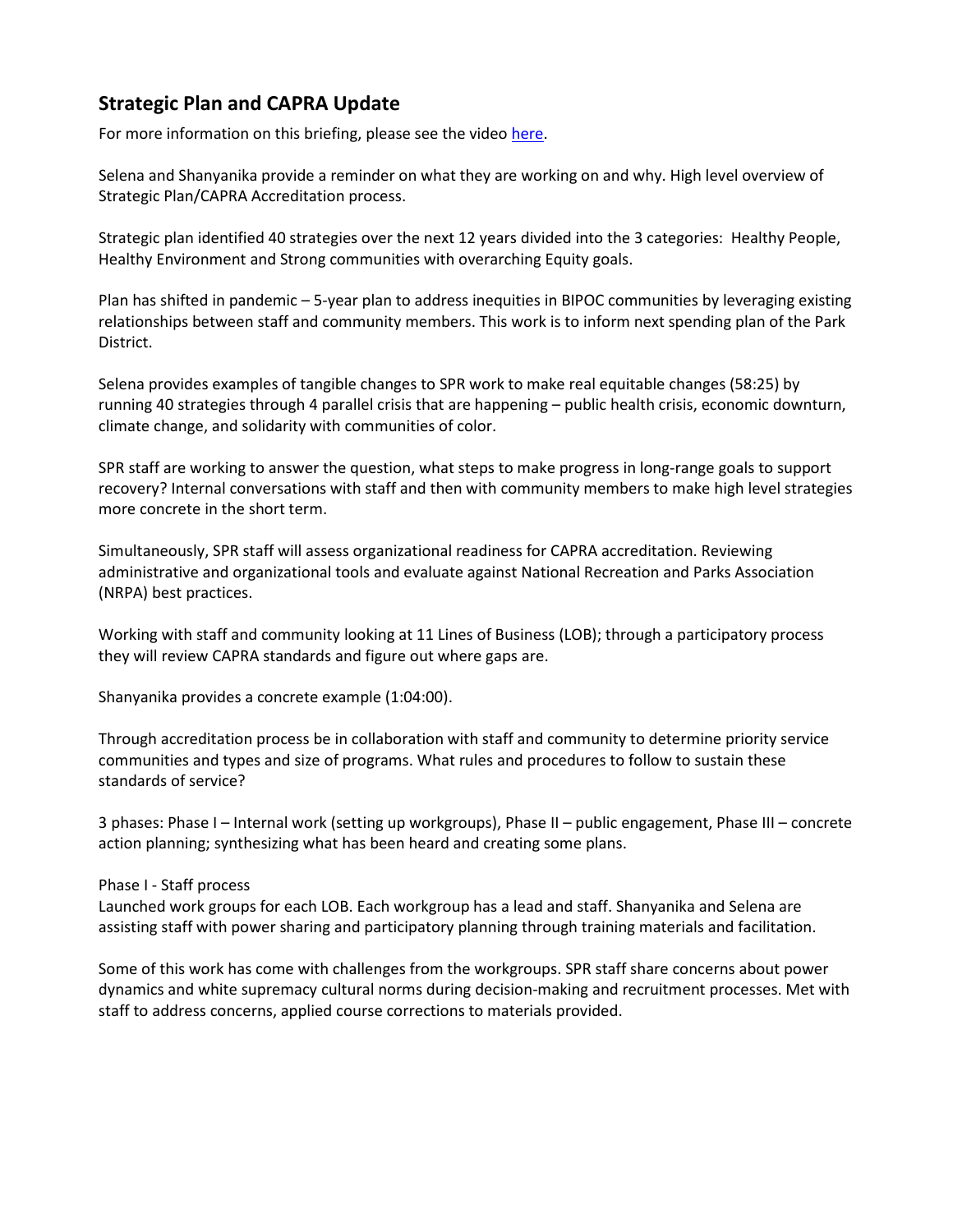Clear criteria for prioritizing – the answer will depend on what they feel they have capacity and interest to do. Not all strategies are created equal.

Mapping existing ongoing work to see how work is supporting the strategies for moving toward department vision.

Ensure work is supported by the communities SPR is trying to serve; face time with leaders as they go to make sure there is leadership support. With continuous learning and improvement in line.

T Shanyanika says they are mindful that this is a challenging time for SPR staff, plates are full and are providing space and opportunity for people to participate and perform their other work functions. They are working hard to design a process that allows participants to fully participate but have their time honored.

Scarcity of resources could create competition for different workgroups. They ask staff to think within the current budget – pivoting instead of adding new items.

Although SPR wants to ensure SPR staff have time for relationship building and creating meaningful work; there is a timeline within which this work needs to be done to start the spending plan for the next Park District Budget cycle.

Next steps: Preparing for community engagement by building capacity with work groups through trainings.

Commissioner Watts asks about the capacity challenges – he suggests contracting out for temp work for busy work; or bonuses. Recognition and celebration of every accomplishment to maintain morale.

Commissioner Herrera thinks this is great and that power-sharing helps prevent silos and gaps; maybe a precursor to a management training program.

Shanyanika and Selena will return in June.

#### **Park Board/PDOC Consolidation Update**

PDOC and Park Board Consolidation

- Identified and drafted the legislative changes needed to merge the Board of Park Commissioners and Park District Oversight Committee
- Preparing reappointment files for expired positions and transferring PDOC members to Board of Park Commissioners
- Developed a timeline for legislative action
- Exploring re-naming to Board of Parks and Recreation Commissioners

Timeline

• SPR staff will be bringing a resolution to the Park District Board on June 21 to Amend the Interlocal Agreement.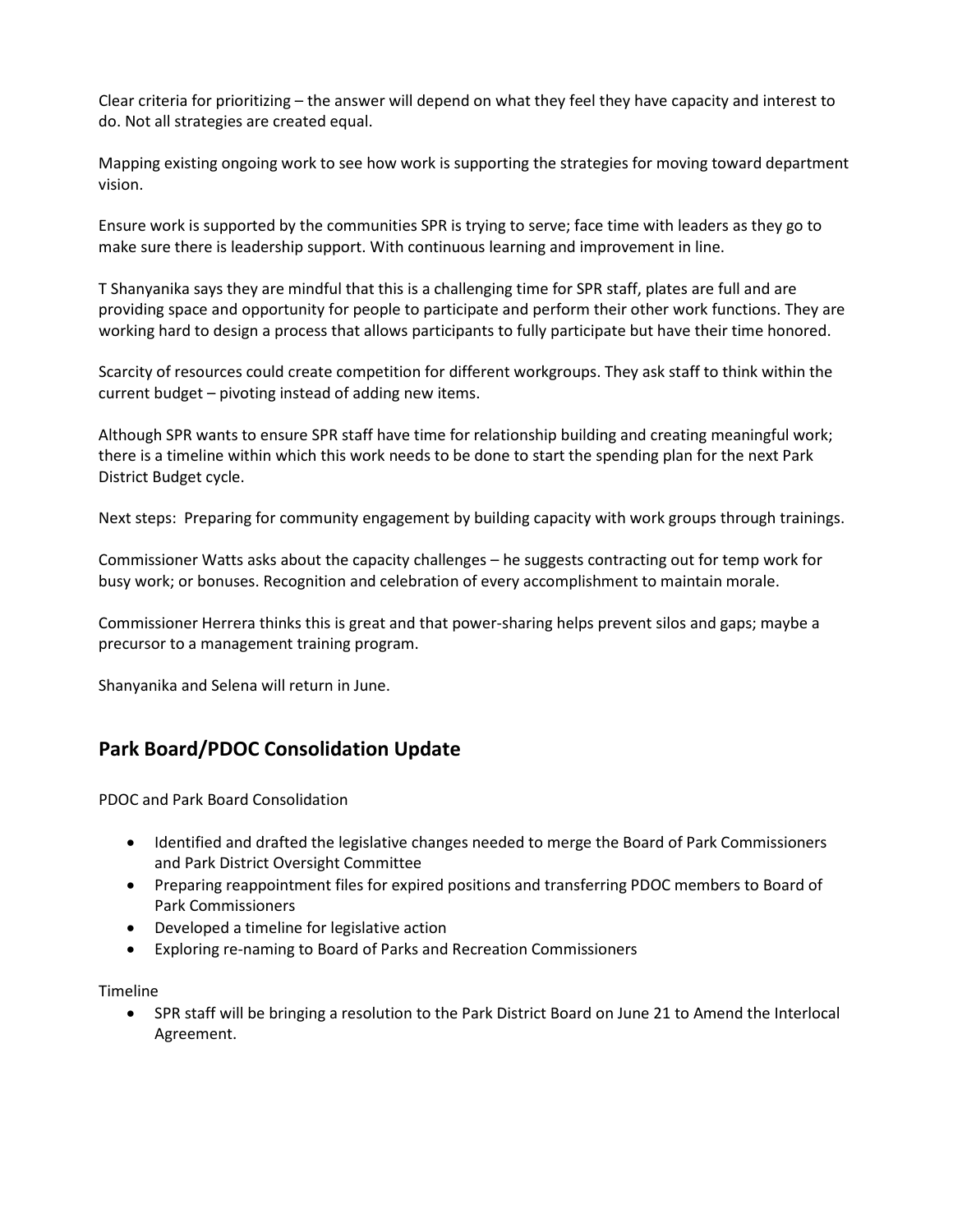- July/August legislative package will be brought to the full City Council authorizing amendments to ILA and Seattle Municipal Code.
- Appoint the commissioners to the newly created Board at the Public Assets and Native Communities Committees of the Seattle City Council.
- After which, SPR will launch recruitment.

Shifting the timing of Annual Reports/Cycle End reports.

SMC will be changed to reflect the new membership, include Oversight responsibilities and include language about membership make up.

The Operating Procedures will be updated to reflect the current membership and will be worked on by the new board.

Selena to return to the next meeting about lessons learned from 2015-2021 Park District Cycle; highlighting cycle challenges and accomplishments.

Andy Sheffer's team is updating the Board on the Planning Development and Maintenance evaluation and the efforts they are taking to implement many of the recommendations from the report.

Paula asks for feedback about onboarding materials and ideas.

Commissioner Herrera says the Zoo has Board Buddies (a staff person and a board member) that helps you get up to speed.

Commissioner Watts says clarity around communication between community and Board members. Motivations behind roles and regulations – this could be illustrated through scenarios. What authority/influence does the Board have and what are the avenues to influence? A high-level flow chart of decision-making. Interaction with City Council - Where does the board sit in constellation of Executive and Legislative bodies? Distinction between General Funds and Park District budgets.

Paula to send questions on last slide to the Board members to spark feedback.

Commissioner Herrera thanks the staff for their hard work and time is ticking to get things through legislation before the budget process starts.

Commissioner Farmer asks the Board to make a motion formalize the approval and intent to consolidate.

**Motion**: Commissioner McCaffrey moves to merge the Board of Park Commissioners and Park District Oversight Committee; Commissioner Watts seconds. Commissioner Herrera amends the motion to merge the two bodies and support legislative changes proposed by staff. Commissioner Hundley asks for clarification to ensure the commissioners have all the information. Paula assures the Board that they are informed of all changes. The motion passes unanimously.